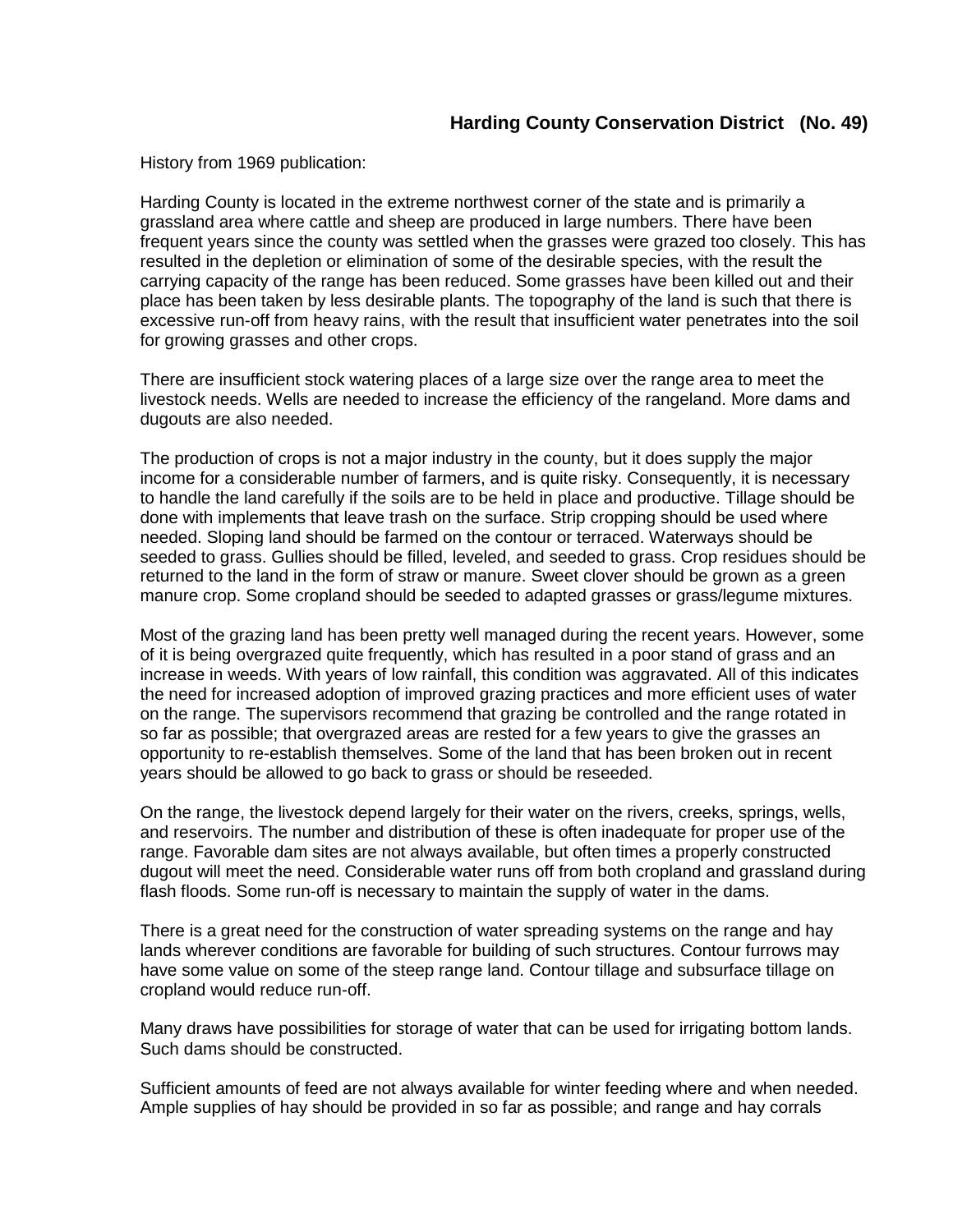should be protected with well maintained fireguards. Wherever possible, water spreading systems should be built to spread the run-off water over the alfalfa and grassland to increase the hay production. Part of the cultivated acres could be planted to forage sorghums in order to increase the feed supply. The livestock should be fenced out of such areas for safety purposes.

The Harding County District was organized in 1949 after a favorable referendum held May 31.

The original supervisors were: Veron McCoid, Harding, Chairman; Ward VanHorn, Buffalo, Vice Chairman; Carl Cornell, Buffalo; Preston Painter, Ladner, Treasurer; and James Thybo, Sorum. Others who helped promote the district organization were: Art Erdman, Ralph; Tom Travers, Buffalo; J.B. Cooper, Harding; Floyd Gilbert, Buffalo; and Claude Olson, Ludlow.

Others who served as supervisors are: Thornton Ames; Dewey Turbiville, Buffalo; Roscoe Tarter; Jack Buckmier; Lloyd Gilbert, Buffalo; Paul Evenson, Camp Crook; Vern Krinke; Leonard Nygaard, Gascoyne, ND; Dave Junek, Redig; Paul Painter, Ladner; Robert Elling, Reva; and Gary Tennant, Camp Crook.

The 1969 supervisors were: Dewey Turbiville, Buffalo, Chairman; Gary Tennant, Camp Crook, Vice Chairman; Leonard Nygaard, Gascoyne, ND, Supervisor; Robert Elling, Reva, Supervisor; Lores Njos, Buffalo, Supervisor; Farrol Thompson, Buffalo, Secretary.

Updated information provided in 2012:

The Harding County Conservation District is going strong since it was organized in 1949.

The first Harding County Conservation District Long Range Plan was written in 1966 with revisions done in 1982, 1984, 1985 and 1992. The Annual Work Plan has been written every year since 1952.

From the late 1960's through 2011 others serving as supervisors on the Harding County Conservation District Board were Jack Buckmier, Gascoyne; Floyd R Davis, Camp Crook; Rueben Olson, Reva; Ken Nelson, Ladner; Charles Verhulst, Reva; Bob Kriege, Buffalo; Don Thompson, Buffalo; Ty Fowler, Buffalo; Peder Tenold, Reva; Ray Sperle, Buffalo; Greg Juelfs, Buffalo; Terry Goehring, Buffalo; Yvonne Yoder, Camp Crook; and Roy Dahl, Camp Crook.

Leonard Nygaard served as an Area SDACD Director in the late 1980's and early 1990's. In 1992 Leonard Nygaard received the SDACD District Official Award. Leonard Nygaard was honored in 2011 for serving as a HCCD supervisor for 50 years.

The SCS/NRCS District Conservationists through the years have been Mel Akin, Daniel Meyer, Dennie Simonson, Kim Whipple and Jerry Nelson. Jerry Nelson received the SDACD Professional Service Award in 2010.

Through the decades the County Extension Agents assisting HCCD were Joe Minyard, Lyndell Peterson, Bill Clanton, Kenneth W. Nelson, Roger Moul, Ken M. Nelson and Robin Salverson.

Harding County Conservation District Administrative Secretaries throughout the years have been: Barbara Wilson, Shirley Mackey, Marion Norton, Farrol Thompson, Sandy Lyons, Viola Chapman, Clarice Price, Becky Brengle, Dorothy Schweigert and Linda Matthews.